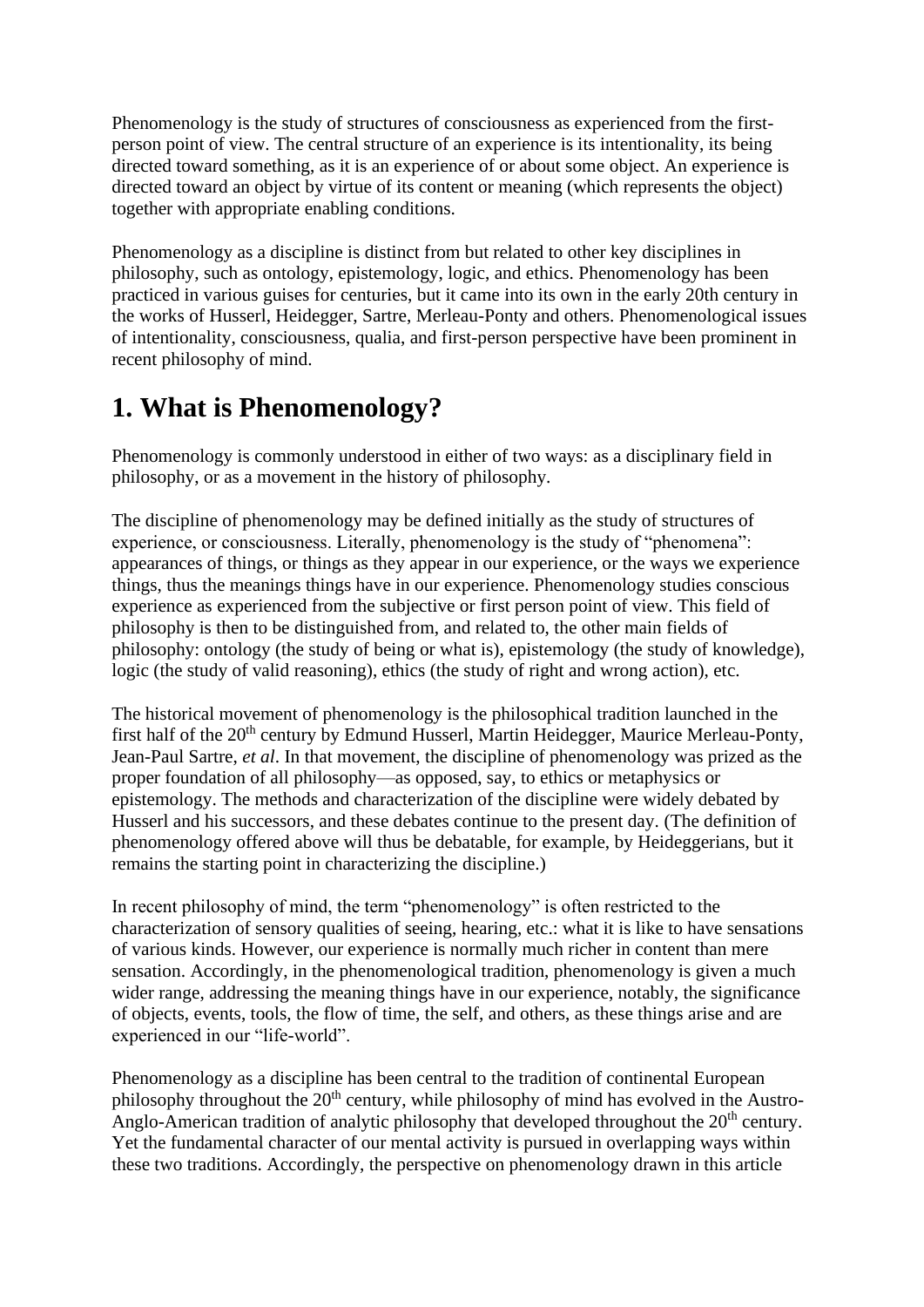will accommodate both traditions. The main concern here will be to characterize the discipline of phenomenology, in a contemporary purview, while also highlighting the historical tradition that brought the discipline into its own.

Basically, phenomenology studies the structure of various types of experience ranging from perception, thought, memory, imagination, emotion, desire, and volition to bodily awareness, embodied action, and social activity, including linguistic activity. The structure of these forms of experience typically involves what Husserl called "intentionality", that is, the directedness of experience toward things in the world, the property of consciousness that it is a consciousness of or about something. According to classical Husserlian phenomenology, our experience is directed toward—represents or "intends"—things only *through* particular concepts, thoughts, ideas, images, etc. These make up the meaning or content of a given experience, and are distinct from the things they present or mean.

The basic intentional structure of consciousness, we find in reflection or analysis, involves further forms of experience. Thus, phenomenology develops a complex account of temporal awareness (within the stream of consciousness), spatial awareness (notably in perception), attention (distinguishing focal and marginal or "horizonal" awareness), awareness of one's own experience (self-consciousness, in one sense), self-awareness (awareness-of-oneself), the self in different roles (as thinking, acting, etc.), embodied action (including kinesthetic awareness of one's movement), purpose or intention in action (more or less explicit), awareness of other persons (in empathy, intersubjectivity, collectivity), linguistic activity (involving meaning, communication, understanding others), social interaction (including collective action), and everyday activity in our surrounding life-world (in a particular culture).

Furthermore, in a different dimension, we find various grounds or enabling conditions conditions of the possibility—of intentionality, including embodiment, bodily skills, cultural context, language and other social practices, social background, and contextual aspects of intentional activities. Thus, phenomenology leads from conscious experience into conditions that help to give experience its intentionality. Traditional phenomenology has focused on subjective, practical, and social conditions of experience. Recent philosophy of mind, however, has focused especially on the neural substrate of experience, on how conscious experience and mental representation or intentionality are grounded in brain activity. It remains a difficult question how much of these grounds of experience fall within the province of phenomenology as a discipline. Cultural conditions thus seem closer to our experience and to our familiar self-understanding than do the electrochemical workings of our brain, much less our dependence on quantum-mechanical states of physical systems to which we may belong. The cautious thing to say is that phenomenology leads in some ways into at least some background conditions of our experience.

## **2. The Discipline of Phenomenology**

The discipline of phenomenology is defined by its domain of study, its methods, and its main results.

Phenomenology studies structures of conscious experience as experienced from the firstperson point of view, along with relevant conditions of experience. The central structure of an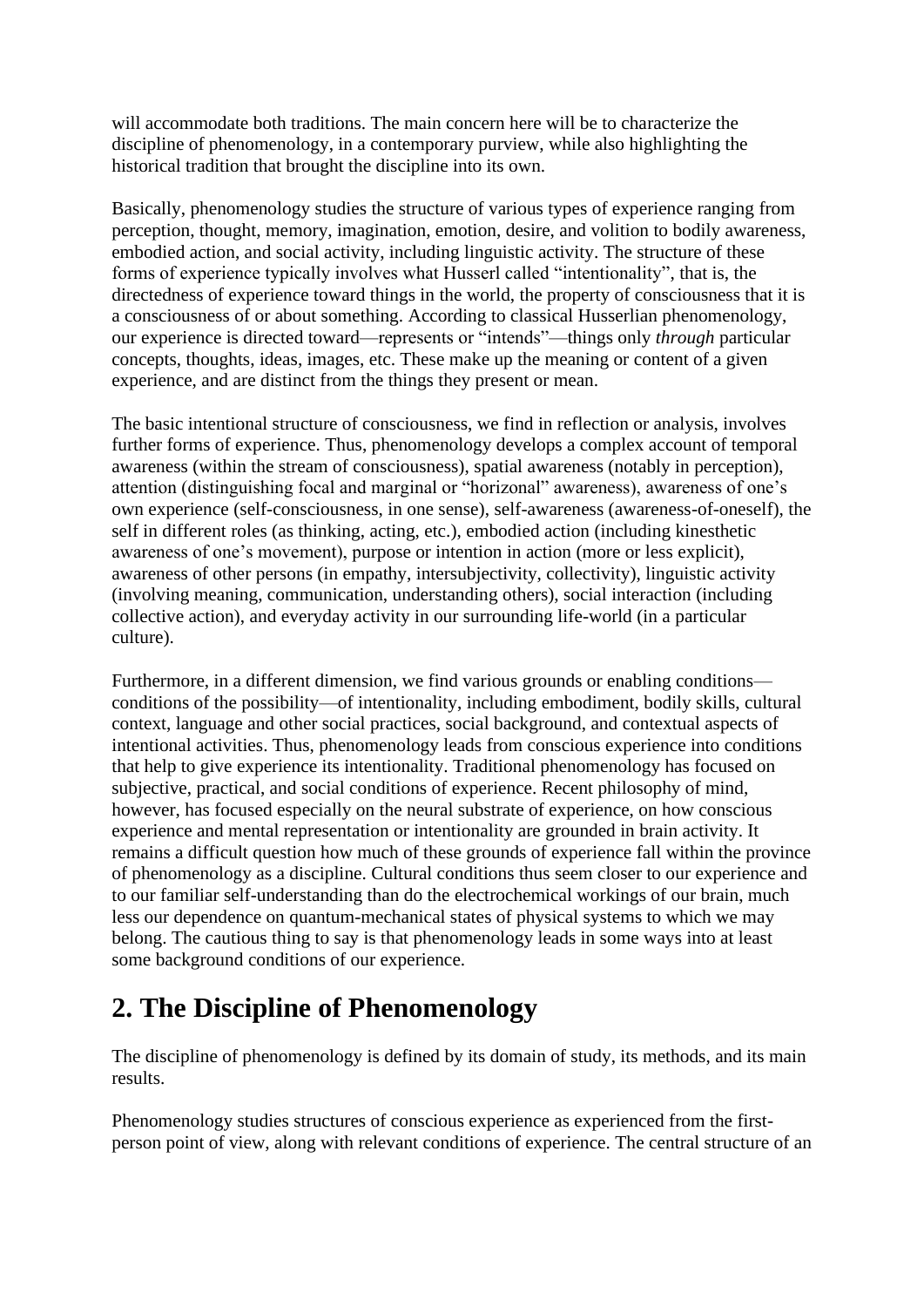experience is its intentionality, the way it is directed through its content or meaning toward a certain object in the world.

We all experience various types of experience including perception, imagination, thought, emotion, desire, volition, and action. Thus, the domain of phenomenology is the range of experiences including these types (among others). Experience includes not only relatively passive experience as in vision or hearing, but also active experience as in walking or hammering a nail or kicking a ball. (The range will be specific to each species of being that enjoys consciousness; our focus is on our own, human, experience. Not all conscious beings will, or will be able to, practice phenomenology, as we do.)

Conscious experiences have a unique feature: we *experience* them, we live through them or perform them. Other things in the world we may observe and engage. But we do not experience them, in the sense of living through or performing them. This experiential or firstperson feature—that of being experienced—is an essential part of the nature or structure of conscious experience: as we say, "I see / think / desire / do …" This feature is both a phenomenological and an ontological feature of each experience: it is part of what it is for the experience to be experienced (phenomenological) and part of what it is for the experience to be (ontological).

How shall we study conscious experience? We reflect on various types of experiences just as we experience them. That is to say, we proceed from the first-person point of view. However, we do not normally characterize an experience at the time we are performing it. In many cases we do not have that capability: a state of intense anger or fear, for example, consumes all of one's psychic focus at the time. Rather, we acquire a background of having lived through a given type of experience, and we look to our familiarity with that type of experience: hearing a song, seeing a sunset, thinking about love, intending to jump a hurdle. The practice of phenomenology assumes such familiarity with the type of experiences to be characterized. Importantly, also, it is types of experience that phenomenology pursues, rather than a particular fleeting experience—unless its type is what interests us.

Classical phenomenologists practiced some three distinguishable methods. (1) We describe a type of experience just as we find it in our own (past) experience. Thus, Husserl and Merleau-Ponty spoke of pure description of lived experience. (2) We interpret a type of experience by relating it to relevant features of context. In this vein, Heidegger and his followers spoke of hermeneutics, the art of interpretation in context, especially social and linguistic context. (3) We analyze the form of a type of experience. In the end, all the classical phenomenologists practiced analysis of experience, factoring out notable features for further elaboration.

These traditional methods have been ramified in recent decades, expanding the methods available to phenomenology. Thus: (4) In a logico-semantic model of phenomenology, we specify the truth conditions for a type of thinking (say, where I think that dogs chase cats) or the satisfaction conditions for a type of intention (say, where I intend or will to jump that hurdle). (5) In the experimental paradigm of cognitive neuroscience, we design empirical experiments that tend to confirm or refute aspects of experience (say, where a brain scan shows electrochemical activity in a specific region of the brain thought to subserve a type of vision or emotion or motor control). This style of "neurophenomenology" assumes that conscious experience is grounded in neural activity in embodied action in appropriate surroundings—mixing pure phenomenology with biological and physical science in a way that was not wholly congenial to traditional phenomenologists.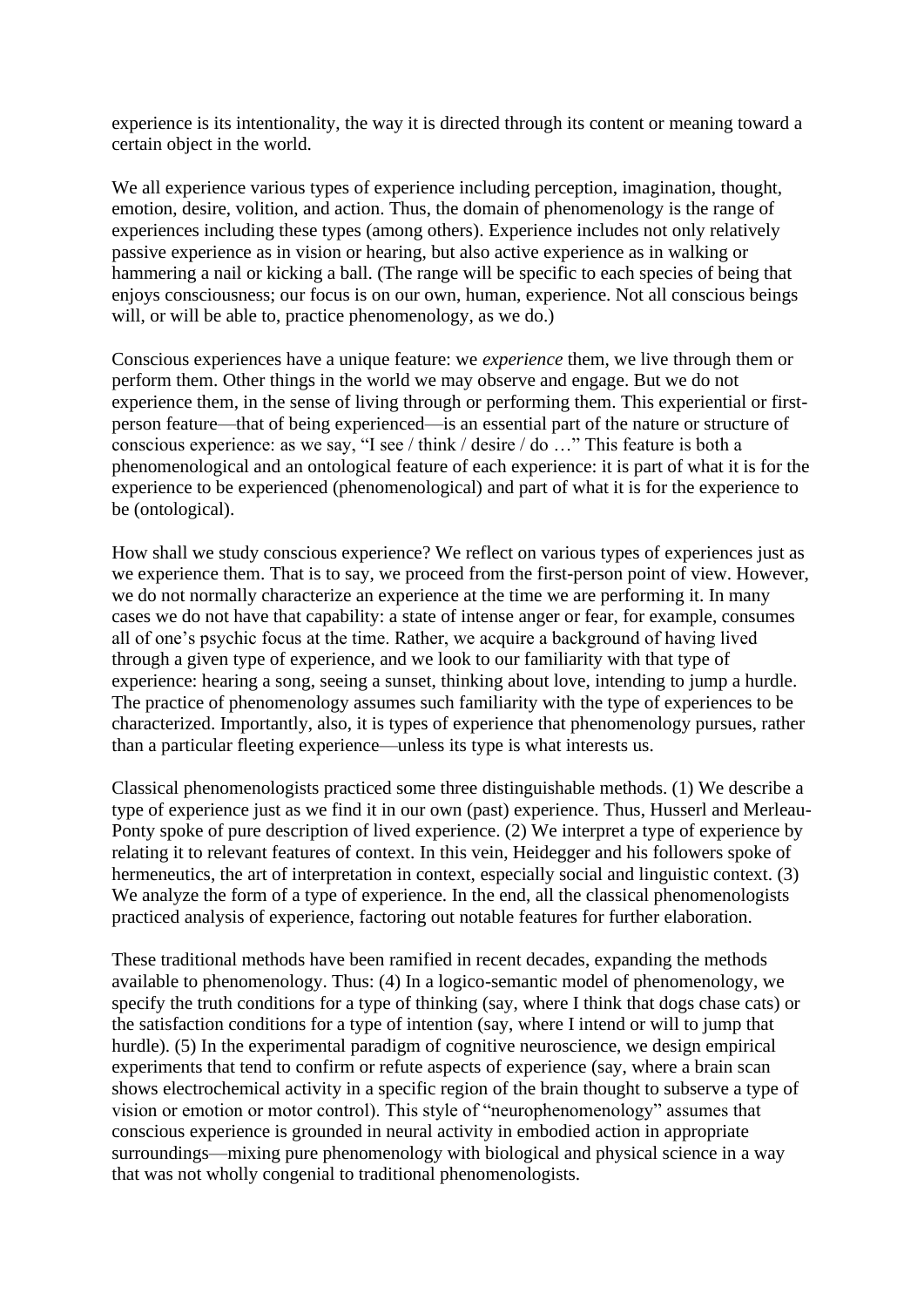What makes an experience conscious is a certain awareness one has of the experience while living through or performing it. This form of inner awareness has been a topic of considerable debate, centuries after the issue arose with Locke's notion of self-consciousness on the heels of Descartes' sense of consciousness (*conscience*, co-knowledge). Does this awareness-ofexperience consist in a kind of inner observation of the experience, as if one were doing two things at once? (Brentano argued no.) Is it a higher-order perception of one's mind's operation, or is it a higher-order thought about one's mental activity? (Recent theorists have proposed both.) Or is it a different form of inherent structure? (Sartre took this line, drawing on Brentano and Husserl.) These issues are beyond the scope of this article, but notice that these results of phenomenological analysis shape the characterization of the domain of study and the methodology appropriate to the domain. For awareness-of-experience is a defining trait of conscious experience, the trait that gives experience a first-person, lived character. It is that lived character of experience that allows a first-person perspective on the object of study, namely, experience, and that perspective is characteristic of the methodology of phenomenology.

Conscious experience is the starting point of phenomenology, but experience shades off into less overtly conscious phenomena. As Husserl and others stressed, we are only vaguely aware of things in the margin or periphery of attention, and we are only implicitly aware of the wider horizon of things in the world around us. Moreover, as Heidegger stressed, in practical activities like walking along, or hammering a nail, or speaking our native tongue, we are not explicitly conscious of our habitual patterns of action. Furthermore, as psychoanalysts have stressed, much of our intentional mental activity is not conscious at all, but may become conscious in the process of therapy or interrogation, as we come to realize how we feel or think about something. We should allow, then, that the domain of phenomenology—our own experience—spreads out from conscious experience into semi-conscious and even unconscious mental activity, along with relevant background conditions implicitly invoked in our experience. (These issues are subject to debate; the point here is to open the door to the question of where to draw the boundary of the domain of phenomenology.)

To begin an elementary exercise in phenomenology, consider some typical experiences one might have in everyday life, characterized in the first person:

- I see that fishing boat off the coast as dusk descends over the Pacific.
- I hear that helicopter whirring overhead as it approaches the hospital.
- I am thinking that phenomenology differs from psychology.
- I wish that warm rain from Mexico were falling like last week.
- I imagine a fearsome creature like that in my nightmare.
- I intend to finish my writing by noon.
- I walk carefully around the broken glass on the sidewalk.
- I stroke a backhand cross-court with that certain underspin.
- I am searching for the words to make my point in conversation.

Here are rudimentary characterizations of some familiar types of experience. Each sentence is a simple form of phenomenological description, articulating in everyday English the structure of the type of experience so described. The subject term "I" indicates the first-person structure of the experience: the intentionality proceeds from the subject. The verb indicates the type of intentional activity described: perception, thought, imagination, etc. Of central importance is the way that objects of awareness are presented or intended in our experiences, especially, the way we see or conceive or think about objects. The direct-object expression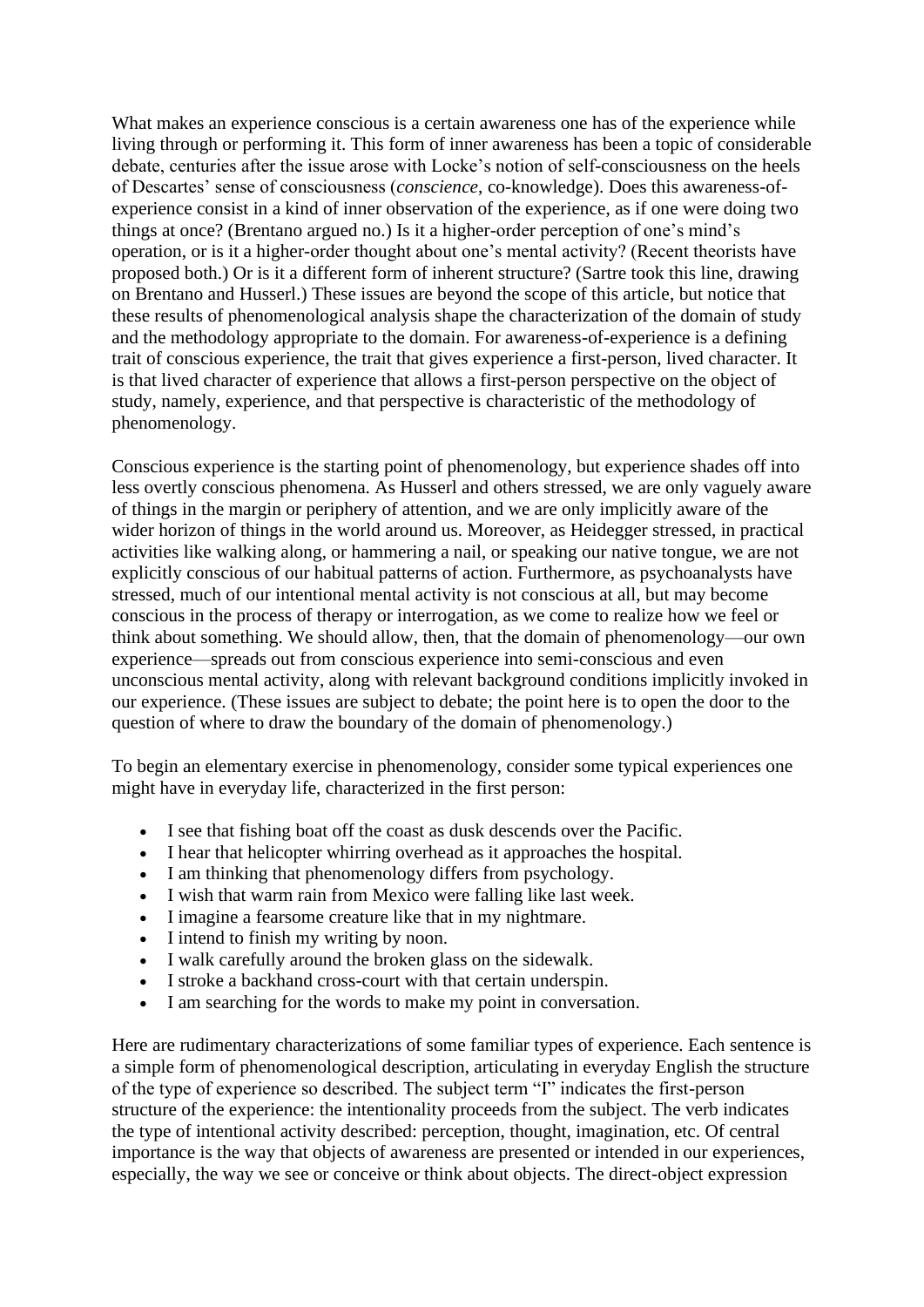("that fishing boat off the coast") articulates the mode of presentation of the object in the experience: the content or meaning of the experience, the core of what Husserl called noema. In effect, the object-phrase expresses the noema of the act described, that is, to the extent that language has appropriate expressive power. The overall form of the given sentence articulates the basic form of intentionality in the experience: subject-act-content-object.

Rich phenomenological description or interpretation, as in Husserl, Merleau-Ponty *et al*., will far outrun such simple phenomenological descriptions as above. But such simple descriptions bring out the basic form of intentionality. As we interpret the phenomenological description further, we may assess the relevance of the context of experience. And we may turn to wider conditions of the possibility of that type of experience. In this way, in the practice of phenomenology, we classify, describe, interpret, and analyze structures of experiences in ways that answer to our own experience.

In such interpretive-descriptive analyses of experience, we immediately observe that we are analyzing familiar forms of consciousness, conscious experience of or about this or that. Intentionality is thus the salient structure of our experience, and much of phenomenology proceeds as the study of different aspects of intentionality. Thus, we explore structures of the stream of consciousness, the enduring self, the embodied self, and bodily action. Furthermore, as we reflect on how these phenomena work, we turn to the analysis of relevant conditions that enable our experiences to occur as they do, and to represent or intend as they do. Phenomenology then leads into analyses of conditions of the possibility of intentionality, conditions involving motor skills and habits, background social practices, and often language, with its special place in human affairs.

## **3. From Phenomena to Phenomenology**

*The Oxford English Dictionary* presents the following definition: "Phenomenology. a. The science of phenomena as distinct from being (ontology). b. That division of any science which describes and classifies its phenomena. From the Greek *phainomenon*, appearance." In philosophy, the term is used in the first sense, amid debates of theory and methodology. In physics and philosophy of science, the term is used in the second sense, albeit only occasionally.

In its root meaning, then, phenomenology is the study of *phenomena*: literally, appearances as opposed to reality. This ancient distinction launched philosophy as we emerged from Plato's cave. Yet the discipline of phenomenology did not blossom until the 20th century and remains poorly understood in many circles of contemporary philosophy. What is that discipline? How did philosophy move from a root concept of phenomena to the discipline of phenomenology?

Originally, in the 18th century, "phenomenology" meant the theory of appearances fundamental to empirical knowledge, especially sensory appearances. The Latin term "Phenomenologia" was introduced by Christoph Friedrich Oetinger in 1736. Subsequently, the German term "Phänomenologia" was used by Johann Heinrich Lambert, a follower of Christian Wolff. Immanuel Kant used the term occasionally in various writings, as did Johann Gottlieb Fichte. In 1807, G. W. F. Hegel wrote a book titled *Phänomenologie des Geistes* (usually translated as *Phenomenology of Spirit*). By 1889 Franz Brentano used the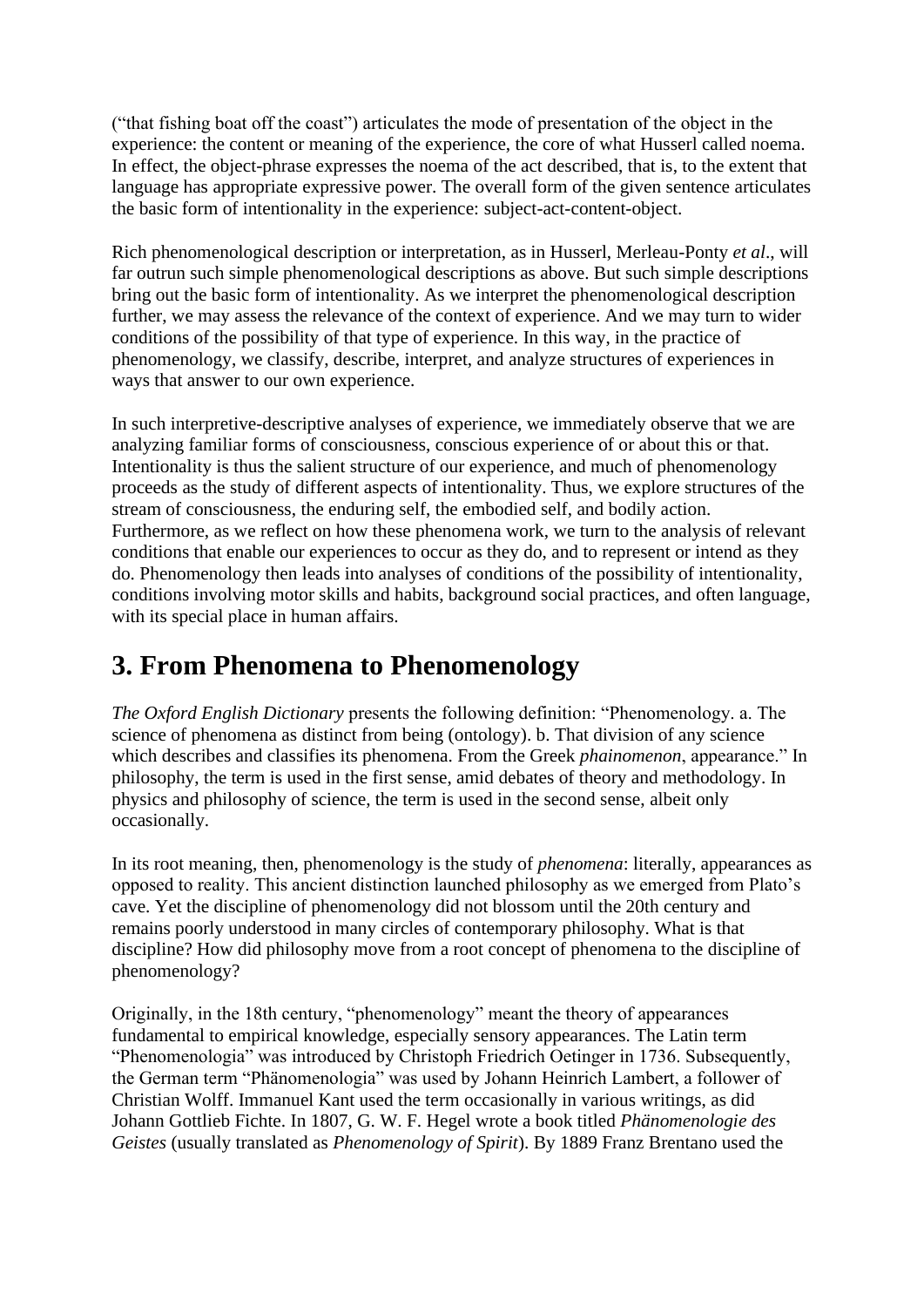term to characterize what he called "descriptive psychology". From there Edmund Husserl took up the term for his new science of consciousness, and the rest is history.

Suppose we say phenomenology studies phenomena: what appears to us—and its appearing. How shall we understand phenomena? The term has a rich history in recent centuries, in which we can see traces of the emerging discipline of phenomenology.

In a strict empiricist vein, what appears before the mind are sensory data or qualia: either patterns of one's own sensations (seeing red here now, feeling this ticklish feeling, hearing that resonant bass tone) or sensible patterns of worldly things, say, the looks and smells of flowers (what John Locke called secondary qualities of things). In a strict rationalist vein, by contrast, what appears before the mind are ideas, rationally formed "clear and distinct ideas" (in René Descartes' ideal). In Immanuel Kant's theory of knowledge, fusing rationalist and empiricist aims, what appears to the mind are phenomena defined as things-as-they-appear or things-as-they-are-represented (in a synthesis of sensory and conceptual forms of objects-asknown). In Auguste Comte's theory of science, phenomena (*phenomenes*) are the facts (*faits*, what occurs) that a given science would explain.

In  $18<sup>th</sup>$  and  $19<sup>th</sup>$  century epistemology, then, phenomena are the starting points in building knowledge, especially science. Accordingly, in a familiar and still current sense, phenomena are whatever we observe (perceive) and seek to explain.

As the discipline of psychology emerged late in the  $19<sup>th</sup>$  century, however, phenomena took on a somewhat different guise. In Franz Brentano's *Psychology from an Empirical Standpoint* (1874), phenomena are what occur in the mind: mental phenomena are acts of consciousness (or their contents), and physical phenomena are objects of external perception starting with colors and shapes. For Brentano, physical phenomena exist "intentionally" in acts of consciousness. This view revives a Medieval notion Brentano called "intentional inexistence", but the ontology remains undeveloped (what is it to exist in the mind, and do physical objects exist only in the mind?). More generally, we might say, phenomena are whatever we are conscious of: objects and events around us, other people, ourselves, even (in reflection) our own conscious experiences, as we experience these. In a certain technical sense, phenomena are things *as* they are given to our consciousness, whether in perception or imagination or thought or volition. This conception of phenomena would soon inform the new discipline of phenomenology.

Brentano distinguished *descriptive* psychology from *genetic* psychology. Where genetic psychology seeks the causes of various types of mental phenomena, descriptive psychology defines and classifies the various types of mental phenomena, including perception, judgment, emotion, etc. According to Brentano, every mental phenomenon, or act of consciousness, is directed toward some object, and only mental phenomena are so directed. This thesis of intentional directedness was the hallmark of Brentano's descriptive psychology. In 1889 Brentano used the term "phenomenology" for descriptive psychology, and the way was paved for Husserl's new science of phenomenology.

Phenomenology as we know it was launched by Edmund Husserl in his *Logical Investigations* (1900–01). Two importantly different lines of theory came together in that monumental work: psychological theory, on the heels of Franz Brentano (and also William James, whose *Principles of Psychology* appeared in 1891 and greatly impressed Husserl); and logical or semantic theory, on the heels of Bernard Bolzano and Husserl's contemporaries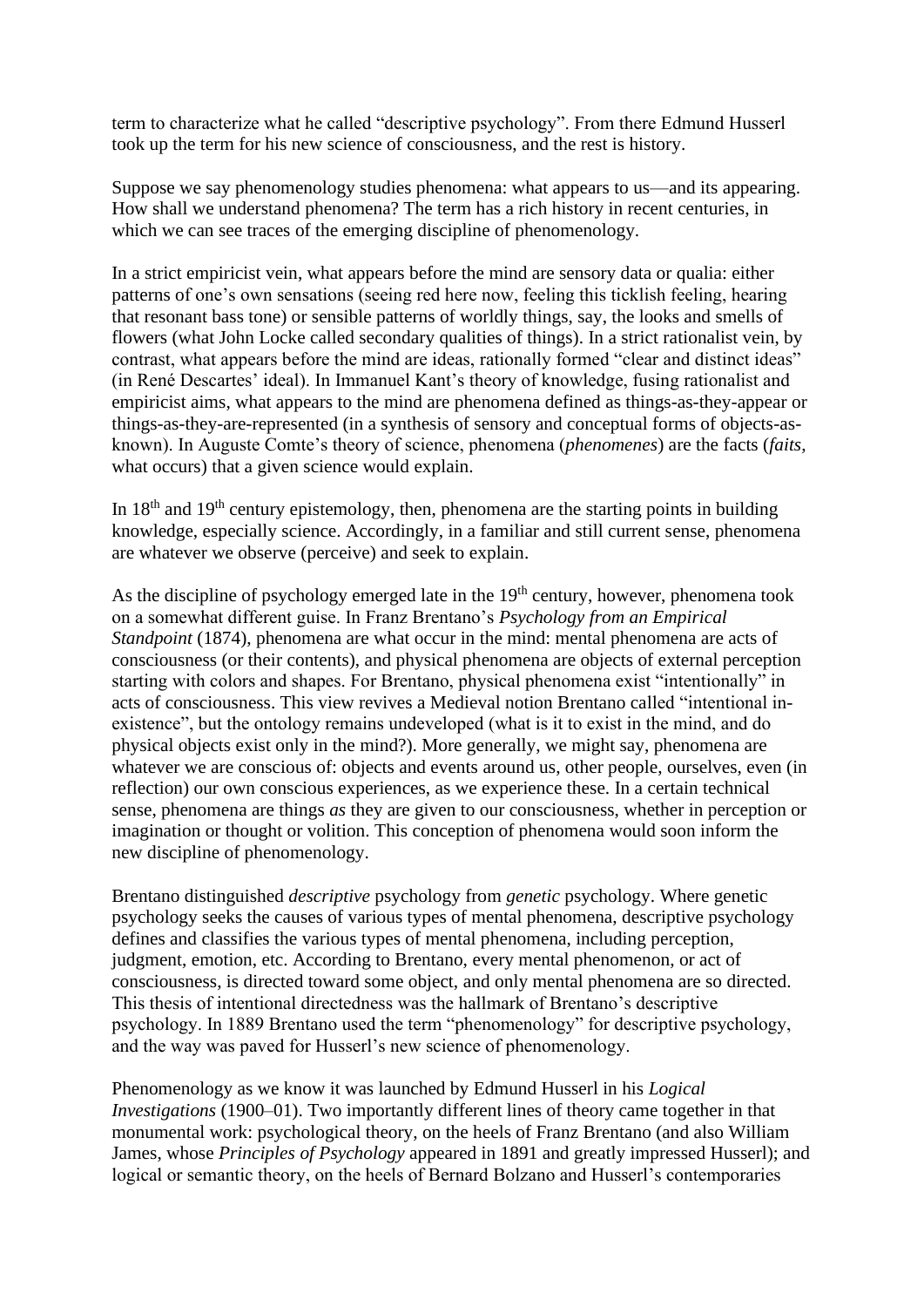who founded modern logic, including Gottlob Frege. (Interestingly, both lines of research trace back to Aristotle, and both reached importantly new results in Husserl's day.)

Husserl's *Logical Investigations* was inspired by Bolzano's ideal of logic, while taking up Brentano's conception of descriptive psychology. In his *Theory of Science* (1835) Bolzano distinguished between subjective and objective ideas or representations (*Vorstellungen*). In effect Bolzano criticized Kant and before him the classical empiricists and rationalists for failing to make this sort of distinction, thereby rendering phenomena merely subjective. Logic studies objective ideas, including propositions, which in turn make up objective theories as in the sciences. Psychology would, by contrast, study subjective ideas, the concrete contents (occurrences) of mental activities in particular minds at a given time. Husserl was after both, within a single discipline. So phenomena must be reconceived as objective intentional contents (sometimes called intentional objects) of subjective acts of consciousness. Phenomenology would then study this complex of consciousness and correlated phenomena. In *Ideas* I (Book One, 1913) Husserl introduced two Greek words to capture his version of the Bolzanoan distinction: *noesis* and *noema*, from the Greek verb *noéō* (νοέω), meaning to perceive, think, intend, whence the noun *nous* or mind. The intentional process of consciousness is called *noesis*, while its ideal content is called *noema*. The noema of an act of consciousness Husserl characterized both as an ideal meaning and as "the object *as* intended". Thus the phenomenon, or object-as-it-appears, becomes the noema, or objectas-it-is-intended. The interpretations of Husserl's theory of noema have been several and amount to different developments of Husserl's basic theory of intentionality. (Is the noema an aspect of the object intended, or rather a medium of intention?)

For Husserl, then, phenomenology integrates a kind of psychology with a kind of logic. It develops a descriptive or analytic psychology in that it describes and analyzes types of subjective mental activity or experience, in short, acts of consciousness. Yet it develops a kind of logic—a theory of meaning (today we say logical semantics)—in that it describes and analyzes objective contents of consciousness: ideas, concepts, images, propositions, in short, ideal meanings of various types that serve as intentional contents, or noematic meanings, of various types of experience. These contents are shareable by different acts of consciousness, and in that sense they are objective, ideal meanings. Following Bolzano (and to some extent the platonistic logician Hermann Lotze), Husserl opposed any reduction of logic or mathematics or science to mere psychology, to how people happen to think, and in the same spirit he distinguished phenomenology from mere psychology. For Husserl, phenomenology would study consciousness without reducing the objective and shareable meanings that inhabit experience to merely subjective happenstances. Ideal meaning would be the engine of intentionality in acts of consciousness.

A clear conception of phenomenology awaited Husserl's development of a clear model of intentionality. Indeed, phenomenology and the modern concept of intentionality emerged hand-in-hand in Husserl's *Logical Investigations* (1900–01). With theoretical foundations laid in the *Investigations*, Husserl would then promote the radical new science of phenomenology in *Ideas* I (1913). And alternative visions of phenomenology would soon follow.

## **4. The History and Varieties of Phenomenology**

Phenomenology came into its own with Husserl, much as epistemology came into its own with Descartes, and ontology or metaphysics came into its own with Aristotle on the heels of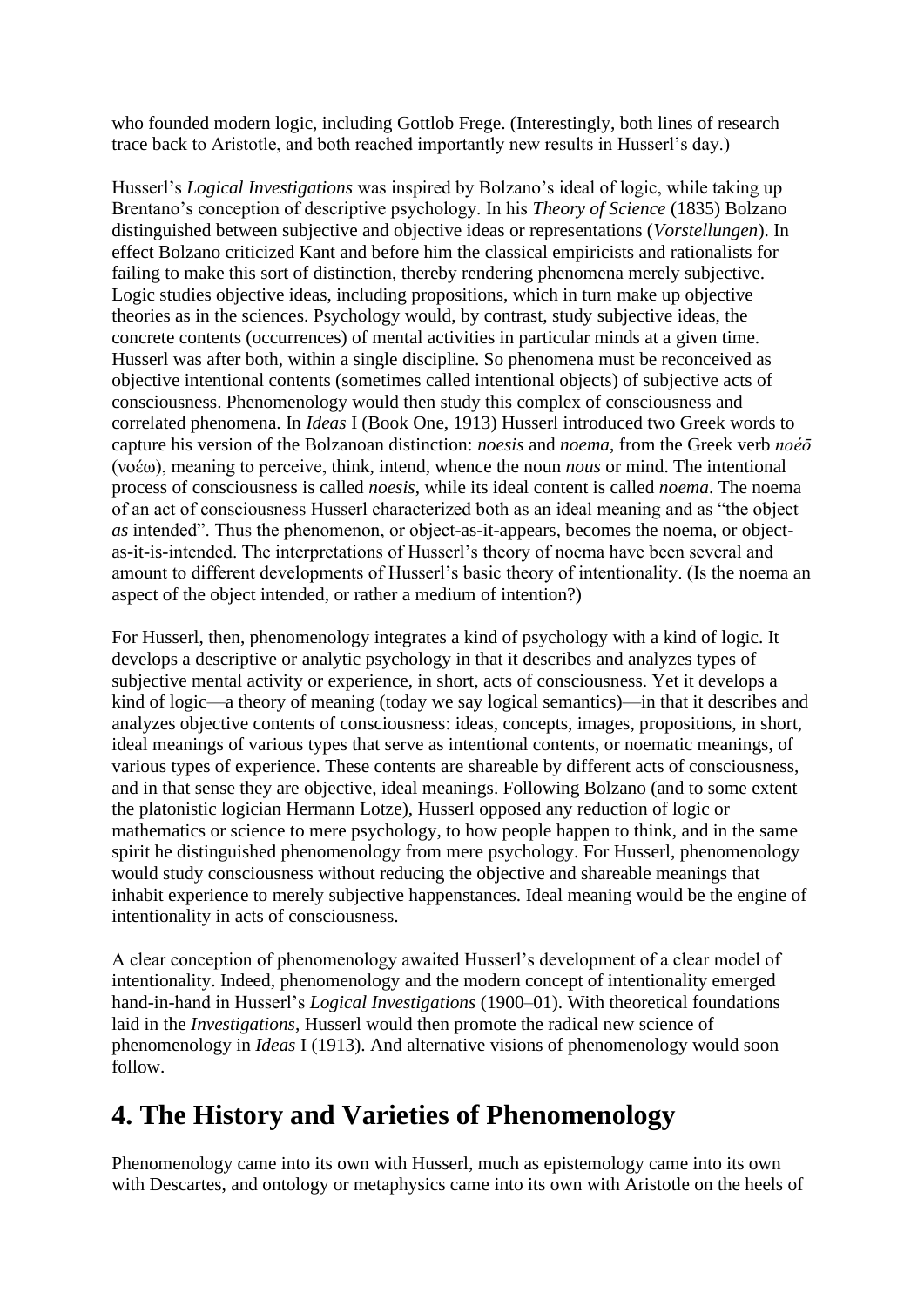Plato. Yet phenomenology has been practiced, with or without the name, for many centuries. When Hindu and Buddhist philosophers reflected on states of consciousness achieved in a variety of meditative states, they were practicing phenomenology. When Descartes, Hume, and Kant characterized states of perception, thought, and imagination, they were practicing phenomenology. When Brentano classified varieties of mental phenomena (defined by the directedness of consciousness), he was practicing phenomenology. When William James appraised kinds of mental activity in the stream of consciousness (including their embodiment and their dependence on habit), he too was practicing phenomenology. And when recent analytic philosophers of mind have addressed issues of consciousness and intentionality, they have often been practicing phenomenology. Still, the discipline of phenomenology, its roots tracing back through the centuries, came to full flower in Husserl.

Husserl's work was followed by a flurry of phenomenological writing in the first half of the 20th century. The diversity of traditional phenomenology is apparent in the *Encyclopedia of Phenomenology* (Kluwer Academic Publishers, 1997, Dordrecht and Boston), which features separate articles on some seven types of phenomenology. (1) Transcendental constitutive phenomenology studies how objects are constituted in pure or transcendental consciousness, setting aside questions of any relation to the natural world around us. (2) Naturalistic constitutive phenomenology studies how consciousness constitutes or takes things in the world of nature, assuming with the natural attitude that consciousness is part of nature. (3) Existential phenomenology studies concrete human existence, including our experience of free choice or action in concrete situations. (4) Generative historicist phenomenology studies how meaning, as found in our experience, is generated in historical processes of collective experience over time. (5) Genetic phenomenology studies the genesis of meanings of things within one's own stream of experience. (6) Hermeneutical phenomenology studies interpretive structures of experience, how we understand and engage things around us in our human world, including ourselves and others. (7) Realistic phenomenology studies the structure of consciousness and intentionality, assuming it occurs in a real world that is largely external to consciousness and not somehow brought into being by consciousness.

The most famous of the classical phenomenologists were Husserl, Heidegger, Sartre, and Merleau-Ponty. In these four thinkers we find different conceptions of phenomenology, different methods, and different results. A brief sketch of their differences will capture both a crucial period in the history of phenomenology and a sense of the diversity of the field of phenomenology.

In his *Logical Investigations* (1900–01) Husserl outlined a complex system of philosophy, moving from logic to philosophy of language, to ontology (theory of universals and parts of wholes), to a phenomenological theory of intentionality, and finally to a phenomenological theory of knowledge. Then in *Ideas* I (1913) he focused squarely on phenomenology itself. Husserl defined phenomenology as "the science of the essence of consciousness", centered on the defining trait of intentionality, approached explicitly "in the first person". (See Husserl, *Ideas* I, ¤¤33ff.) In this spirit, we may say phenomenology is the study of consciousness—that is, conscious experience of various types—as experienced from the firstperson point of view. In this discipline we study different forms of experience just *as* we experience them, from the perspective of the subject living through or performing them. Thus, we characterize experiences of seeing, hearing, imagining, thinking, feeling (i.e., emotion), wishing, desiring, willing, and also acting, that is, embodied volitional activities of walking, talking, cooking, carpentering, etc. However, not just any characterization of an experience will do. Phenomenological analysis of a given type of experience will feature the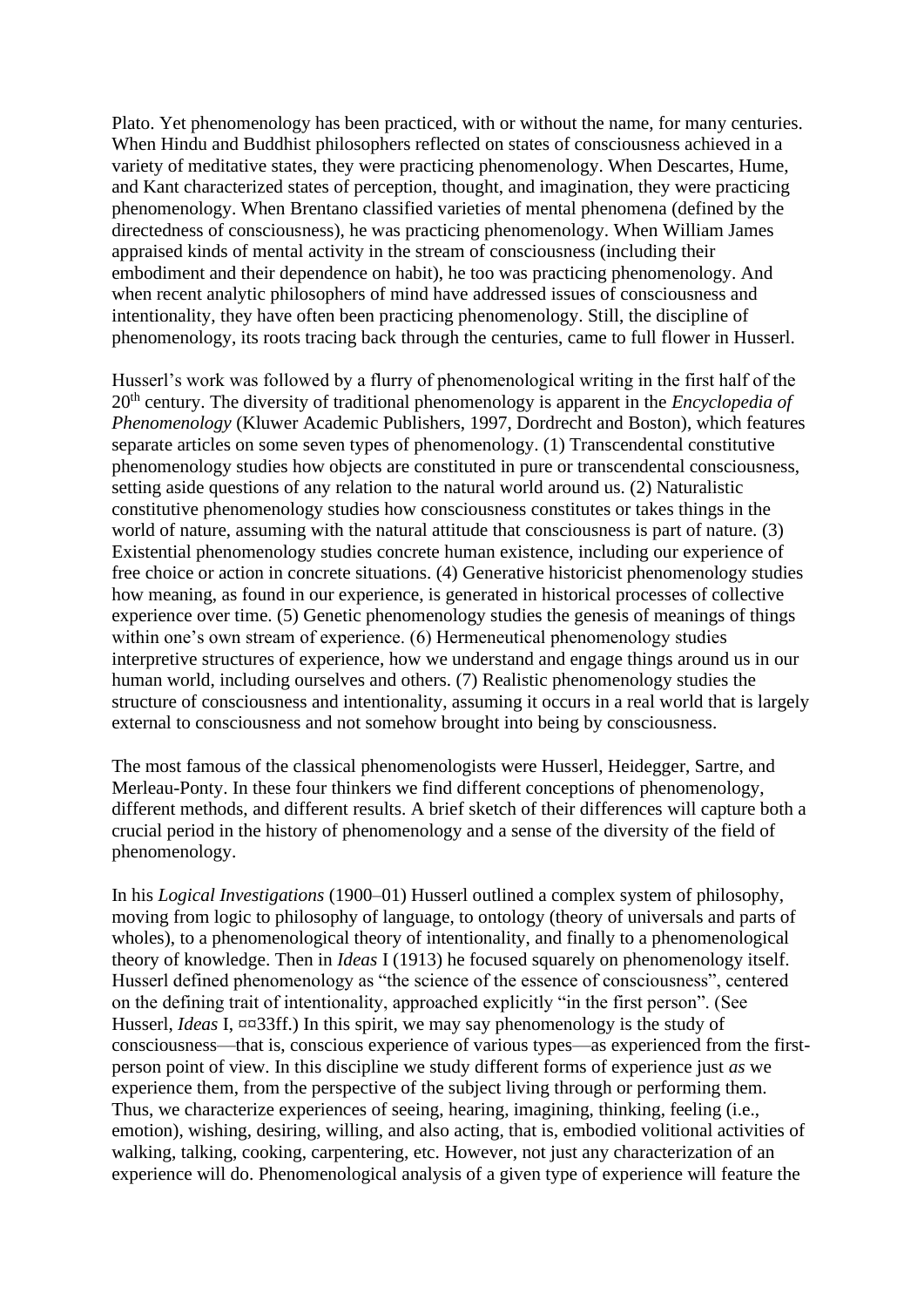ways in which we ourselves would experience that form of conscious activity. And the leading property of our familiar types of experience is their intentionality, their being a consciousness of or about something, something experienced or presented or engaged in a certain way. How I see or conceptualize or understand the object I am dealing with defines the meaning of that object in my current experience. Thus, phenomenology features a study of meaning, in a wide sense that includes more than what is expressed in language.

In *Ideas* I Husserl presented phenomenology with a transcendental turn. In part this means that Husserl took on the Kantian idiom of "transcendental idealism", looking for conditions of the possibility of knowledge, or of consciousness generally, and arguably turning away from any reality beyond phenomena. But Husserl's transcendental turn also involved his discovery of the method of *epoché* (from the Greek skeptics' notion of abstaining from belief). We are to practice phenomenology, Husserl proposed, by "bracketing" the question of the existence of the natural world around us. We thereby turn our attention, in reflection, to the structure of our own conscious experience. Our first key result is the observation that each act of consciousness is a consciousness of something, that is, intentional, or directed toward something. Consider my visual experience wherein I see a tree across the square. In phenomenological reflection, we need not concern ourselves with whether the tree exists: my experience is of a tree whether or not such a tree exists. However, we do need to concern ourselves with *how* the object is meant or intended. I see a Eucalyptus tree, not a Yucca tree; I see that object as a Eucalyptus, with a certain shape, with bark stripping off, etc. Thus, bracketing the tree itself, we turn our attention to my experience of the tree, and specifically to the content or meaning in my experience. This tree-as-perceived Husserl calls the noema or noematic sense of the experience.

Philosophers succeeding Husserl debated the proper characterization of phenomenology, arguing over its results and its methods. Adolf Reinach, an early student of Husserl's (who died in World War I), argued that phenomenology should remain allied with a realist ontology, as in Husserl's *Logical Investigations*. Roman Ingarden, a Polish phenomenologist of the next generation, continued the resistance to Husserl's turn to transcendental idealism. For such philosophers, phenomenology should not bracket questions of being or ontology, as the method of *epoché* would suggest. And they were not alone. Martin Heidegger studied Husserl's early writings, worked as Assistant to Husserl in 1916, and in 1928 succeeded Husserl in the prestigious chair at the University of Freiburg. Heidegger had his own ideas about phenomenology.

In *Being and Time* (1927) Heidegger unfurled his rendition of phenomenology. For Heidegger, we and our activities are always "in the world", our being is being-in-the-world, so we do not study our activities by bracketing the world, rather we interpret our activities and the meaning things have for us by looking to our contextual relations to things in the world. Indeed, for Heidegger, phenomenology resolves into what he called "fundamental ontology". We must distinguish beings from their being, and we begin our investigation of the meaning of being in our own case, examining our own existence in the activity of "Dasein" (that being whose being is in each case my own). Heidegger resisted Husserl's neo-Cartesian emphasis on consciousness and subjectivity, including how perception presents things around us. By contrast, Heidegger held that our more basic ways of relating to things are in practical activities like hammering, where the phenomenology reveals our situation in a context of equipment and in being-with-others.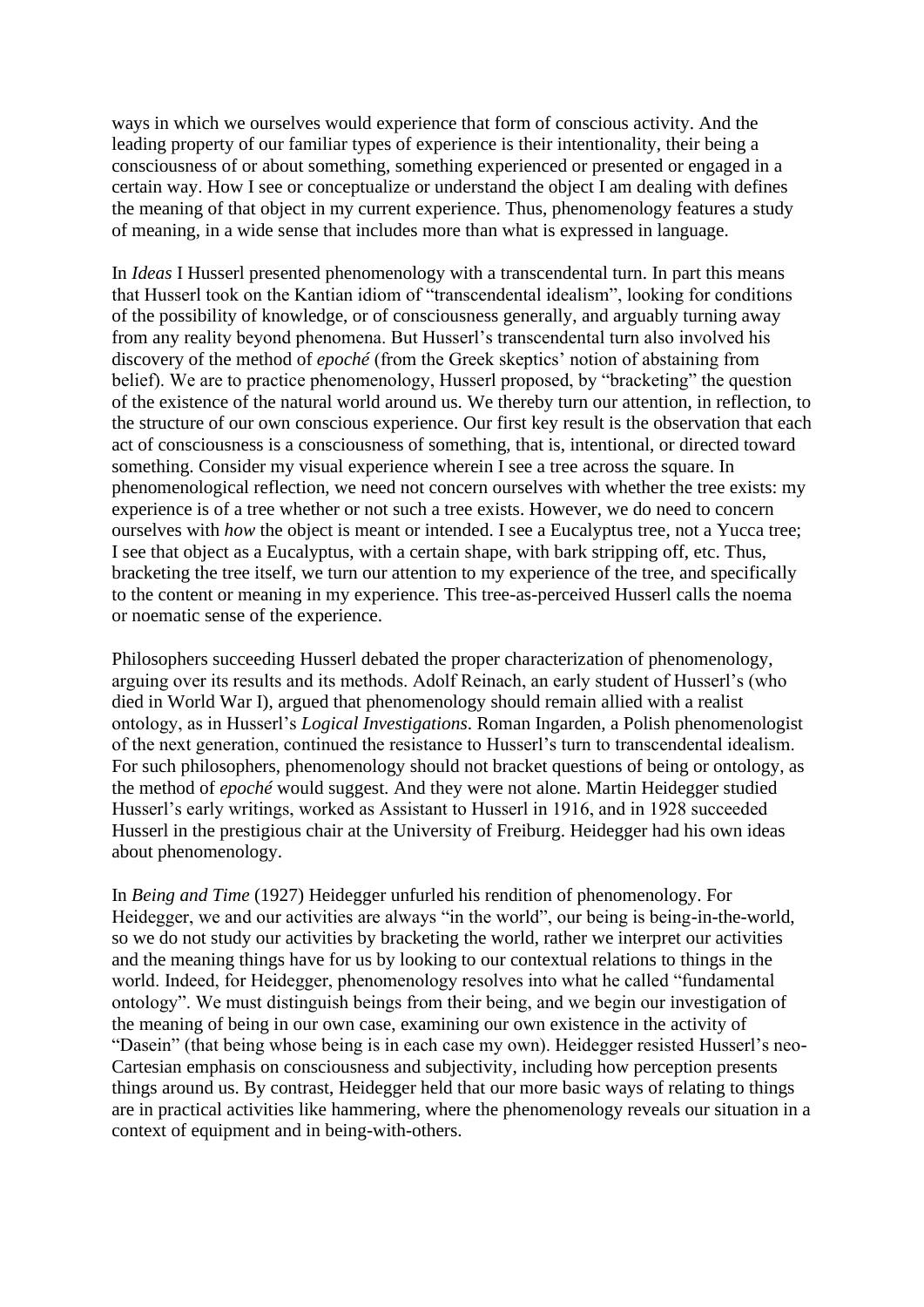In *Being and Time* Heidegger approached phenomenology, in a quasi-poetic idiom, through the root meanings of "logos" and "phenomena", so that phenomenology is defined as the art or practice of "letting things show themselves". In Heidegger's inimitable linguistic play on the Greek roots, " 'phenomenology' means …—to let that which shows itself be seen from itself in the very way in which it shows itself from itself." (See Heidegger, *Being and Time*, 1927, ¦ 7C.) Here Heidegger explicitly parodies Husserl's call, "To the things themselves!", or "To the phenomena themselves!" Heidegger went on to emphasize practical forms of comportment or better relating (*Verhalten*) as in hammering a nail, as opposed to representational forms of intentionality as in seeing or thinking about a hammer. Much of *Being and Time* develops an existential interpretation of our modes of being including, famously, our being-toward-death.

In a very different style, in clear analytical prose, in the text of a lecture course called *The Basic Problems of Phenomenology* (1927), Heidegger traced the question of the meaning of being from Aristotle through many other thinkers into the issues of phenomenology. Our understanding of beings and their being comes ultimately through phenomenology. Here the connection with classical issues of ontology is more apparent, and consonant with Husserl's vision in the *Logical Investigations* (an early source of inspiration for Heidegger). One of Heidegger's most innovative ideas was his conception of the "ground" of being, looking to modes of being more fundamental than the things around us (from trees to hammers). Heidegger questioned the contemporary concern with technology, and his writing might suggest that our scientific theories are historical artifacts that we use in technological practice, rather than systems of ideal truth (as Husserl had held). Our deep understanding of being, in our own case, comes rather from phenomenology, Heidegger held.

In the 1930s phenomenology migrated from Austrian and then German philosophy into French philosophy. The way had been paved in Marcel Proust's *In Search of Lost Time*, in which the narrator recounts in close detail his vivid recollections of past experiences, including his famous associations with the smell of freshly baked madeleines. This sensibility to experience traces to Descartes' work, and French phenomenology has been an effort to preserve the central thrust of Descartes' insights while rejecting mind-body dualism. The experience of one's own body, or one's lived or living body, has been an important motif in many French philosophers of the  $20<sup>th</sup>$  century.

In the novel *Nausea* (1936) Jean-Paul Sartre described a bizarre course of experience in which the protagonist, writing in the first person, describes how ordinary objects lose their meaning until he encounters pure being at the foot of a chestnut tree, and in that moment recovers his sense of his own freedom. In *Being and Nothingness* (1943, written partly while a prisoner of war), Sartre developed his conception of phenomenological ontology. Consciousness is a consciousness of objects, as Husserl had stressed.

In Sartre's model of intentionality, the central player in consciousness is a phenomenon, and the occurrence of a phenomenon just is a consciousness-of-an-object. The chestnut tree I see is, for Sartre, such a phenomenon in my consciousness. Indeed, all things in the world, as we normally experience them, are phenomena, beneath or behind which lies their "being-initself". Consciousness, by contrast, has "being-for-itself", since each consciousness is not only a consciousness-of-its-object but also a pre-reflective consciousness-of-itself (*conscience de soi*). Yet for Sartre, unlike Husserl, the "I" or self is nothing but a sequence of acts of consciousness, notably including radically free choices (like a Humean bundle of perceptions).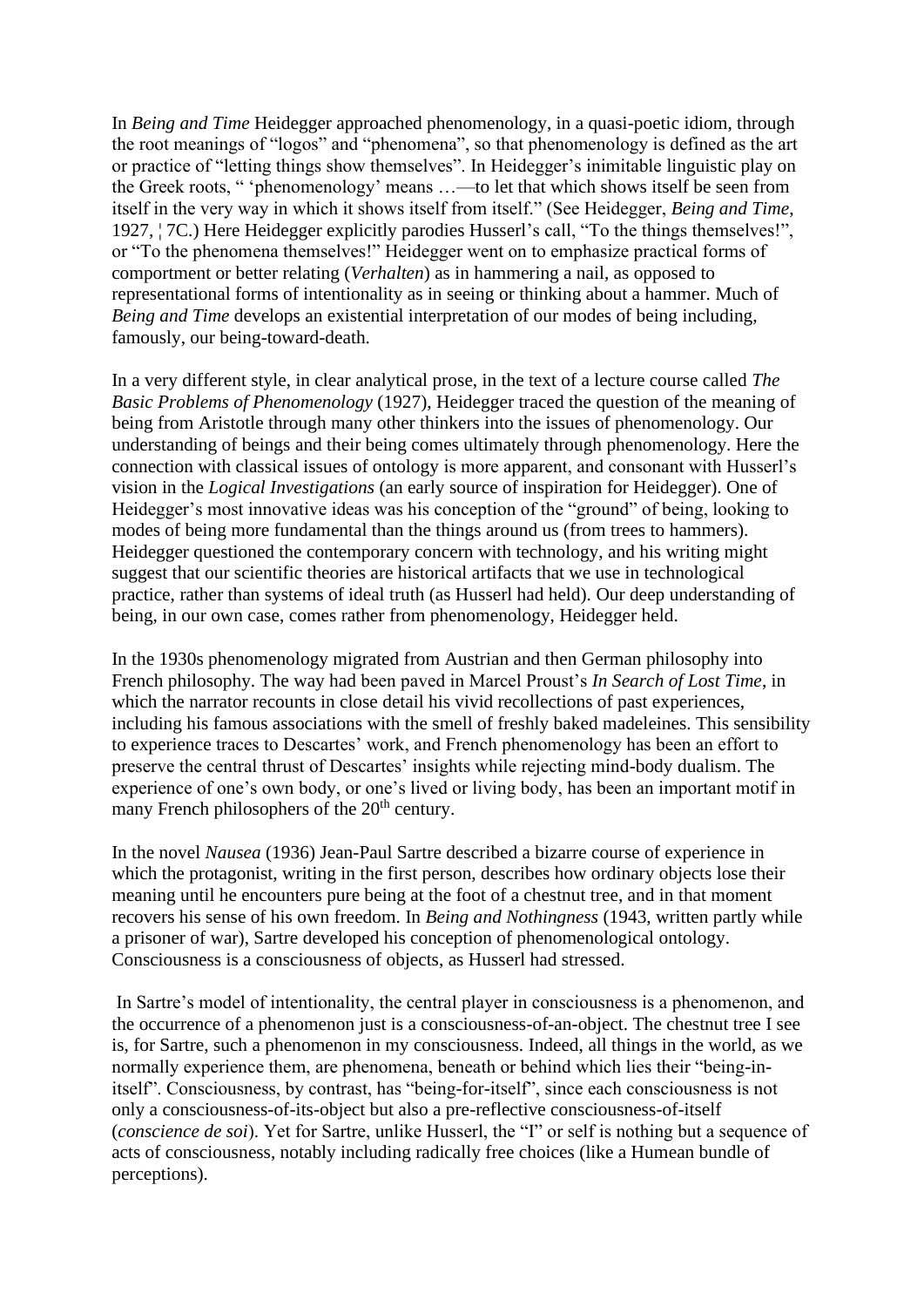For Sartre, the practice of phenomenology proceeds by a deliberate reflection on the structure of consciousness. Sartre's method is in effect a literary style of interpretive description of different types of experience in relevant situations—a practice that does not really fit the methodological proposals of either Husserl or Heidegger, but makes use of Sartre's great literary skill. (Sartre wrote many plays and novels and was awarded the Nobel Prize in Literature.)

Sartre's phenomenology in *Being and Nothingness* became the philosophical foundation for his popular philosophy of existentialism, sketched in his famous lecture "Existentialism is a Humanism" (1945). In *Being and Nothingness* Sartre emphasized the experience of freedom of choice, especially the project of choosing one's self, the defining pattern of one's past actions. Through vivid description of the "look" of the Other, Sartre laid groundwork for the contemporary political significance of the concept of the Other (as in other groups or ethnicities). Indeed, in *The Second Sex* (1949) Simone de Beauvoir, Sartre's life-long companion, launched contemporary feminism with her nuanced account of the perceived role of women as Other.

In 1940s Paris, Maurice Merleau-Ponty joined with Sartre and Beauvoir in developing phenomenology. In *Phenomenology of Perception* (1945) Merleau-Ponty developed a rich variety of phenomenology emphasizing the role of the body in human experience. Unlike Husserl, Heidegger, and Sartre, Merleau-Ponty looked to experimental psychology, analyzing the reported experience of amputees who felt sensations in a phantom limb. Merleau-Ponty rejected both associationist psychology, focused on correlations between sensation and stimulus, and intellectualist psychology, focused on rational construction of the world in the mind. (Think of the behaviorist and computationalist models of mind in more recent decades of empirical psychology.) Instead, Merleau-Ponty focused on the "body image", our experience of our own body and its significance in our activities. Extending Husserl's account of the lived body (as opposed to the physical body), Merleau-Ponty resisted the traditional Cartesian separation of mind and body. For the body image is neither in the mental realm nor in the mechanical-physical realm. Rather, my body is, as it were, me in my engaged action with things I perceive including other people.

The scope of *Phenomenology of Perception* is characteristic of the breadth of classical phenomenology, not least because Merleau-Ponty drew (with generosity) on Husserl, Heidegger, and Sartre while fashioning his own innovative vision of phenomenology. His phenomenology addressed the role of attention in the phenomenal field, the experience of the body, the spatiality of the body, the motility of the body, the body in sexual being and in speech, other selves, temporality, and the character of freedom so important in French existentialism. Near the end of a chapter on the cogito (Descartes' "I think, therefore I am"), Merleau-Ponty succinctly captures his embodied, existential form of phenomenology, writing:

Insofar as, when I reflect on the essence of subjectivity, I find it bound up with that of the body and that of the world, this is because my existence as subjectivity  $[=$  consciousness is merely one with my existence as a body and with the existence of the world, and because the subject that I am, when taken concretely, is inseparable from this body and this world. [408]

In short, consciousness is embodied (in the world), and equally body is infused with consciousness (with cognition of the world).